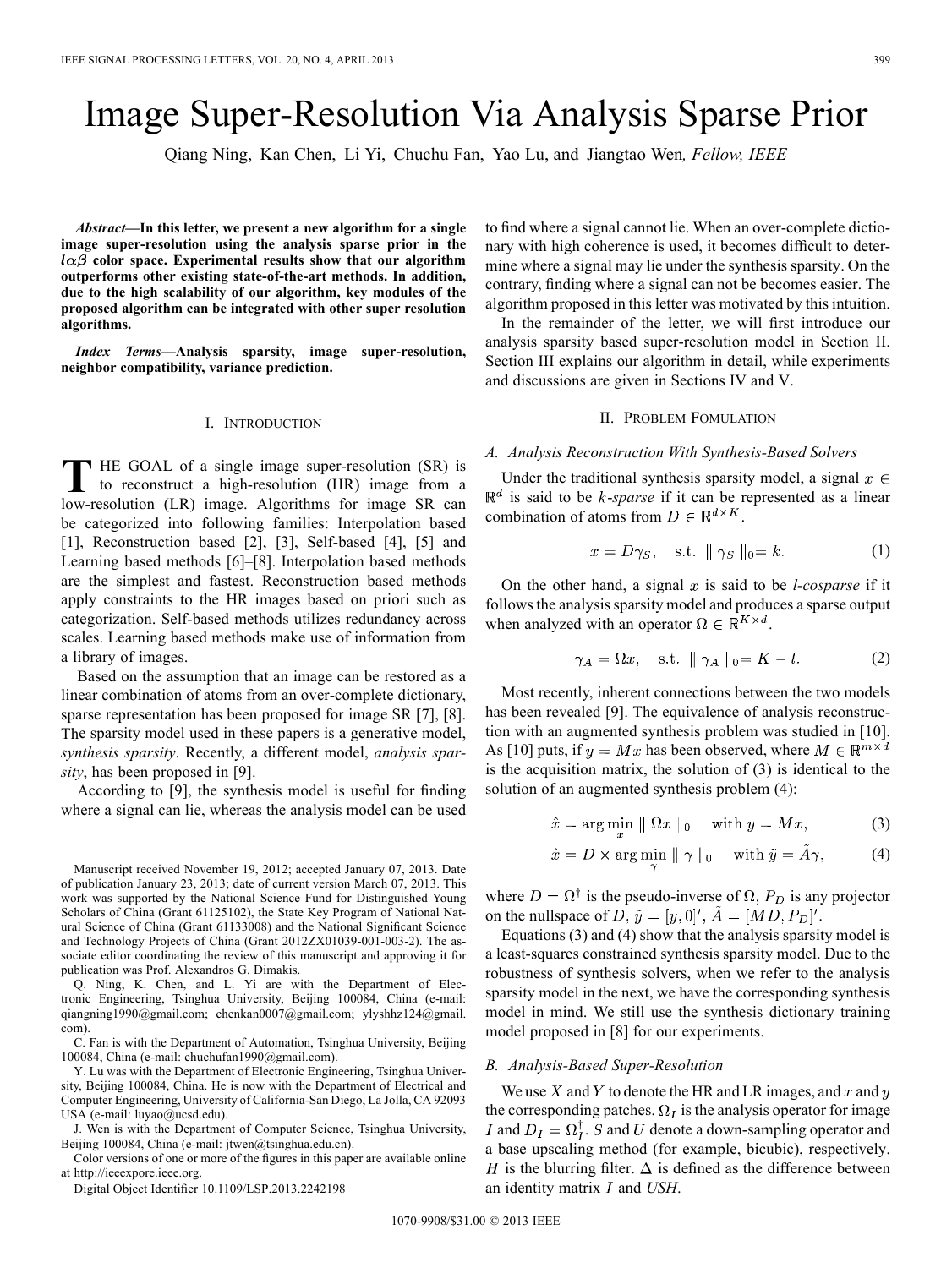Using the operators defined above, we have:

$$
Y = SHX + n_0,\t\t(5)
$$

$$
X = UY + \Delta X,\tag{6}
$$

where  $n_0$  represents gaussian noise. Note that we ignore the noise term in (6), and use back projection (BP) [11] at the end of our algorithm to denoise the result images.

The inverse problem then becomes a prediction of  $\Delta X$ , instead of  $X$  by making use of the base method followed by deficiency compensation. The problem becomes less ill-posed after we do this replacement. To regularize the inverse process, we solve the following sparse representation problem,

$$
\min_{\mathbf{v}} \parallel \gamma \parallel_0, \quad \text{s.t. } \parallel \tilde{y} - D\gamma \parallel_2^2 < \varepsilon,\tag{7}
$$

where  $\tilde{y} = [Fy, 0]', \tilde{D} = [FDy, P_{Dy}]'$  and the F operator is a feature extraction operator used to lay constraints on the closeness of the approximation of  $\gamma$  for y.

Similar to synthesis based SR proposed by [8], the HR and LR images are "connected" via a vector  $\gamma$ :

$$
\widehat{\Delta x} = D_{\Delta X} \cdot \gamma,\tag{8}
$$

and therefore we can recover  $X$  by putting all the reconstructed  $\Delta x$  into  $\Delta X$  and calculate (6).

In practice, we use the  $l_0$  norm as opposed to the  $l_1$  norm to convert (9) to a convex optimization problem, which is easier to solve and can still guarantee some sparsity.

$$
\min_{\alpha} \|\gamma\|_1, \quad \text{s.t. } \|\tilde{y} - D\gamma\|_2^2 < \varepsilon. \tag{9}
$$

#### *C. Iterative Refinements*

From (6), we can see that our model can be generalized as an improvement to other existing methods. In our model,  $\Delta$  can be regarded as a *deficiency learning* operator, as it represents information that cannot be recovered by  $U$ . Although there have been many studies on high frequency detail enhancement since, for example, Freeman [6], the deficiency learning perspective has not received sufficient attention until recently [12].

Since an upscaling method  $U$  can be refined using (6), if we denote this scheme by  $M_U$ , we can repeat the refinement using (6) iteratively until and if the iterations converge. According to (6), computational complexity of  $M$  is:

$$
C(M_U) = C(U) + C(\Delta), \tag{10}
$$

where  $C(\Delta)$  represents the complexity of (7), and is constant for a given  $\varepsilon$ . Then,

$$
C\left(M_{U}^{n}\right) = C(U) + nC(\Delta) \tag{11}
$$

for the *n*-th iteration  $(M_{II}^0 = U)$ . It is easy to see that the complexity of this iteration only grows linearly with respect to  $n$ .



Fig. 1. The variance of  $\Delta x$  is linearly depended on  $SH\Delta x$ .

#### III. ALGORITHM DESCRIPTION

## *A. Color Space*

To up-scale color images, people usually conduct the SR only in one of the color channels, usually the luminance. The other two channels then undergo simple interpolation-based SR in order to reduce the computational complexity. When correlations exist between different color components, using different algorithms for different components may lead to noticeable degradation to color consistency after up-scaling.

In [13], Ruderman *et al.* developed the  $l\alpha\beta$  color space, where the 3 principal components were produced using an orthogonal decorrelation. This allows for applying different operations in the 3 decorrelated channels without undesirable cross-channel incompatibilities. Our experiments in next section show that using the  $l\alpha\beta$  space can lead to a significant and robust improvement in PSNR.

Usually, there are three steps when converting an image in the RGB space to the  $l\alpha\beta$  space, namely RGB to XYZ, XYZ to LMS [14], and LMS to  $l\alpha\beta$  [13]. In our algorithm, we use the following simplified conversion:

$$
\begin{bmatrix} l \\ \alpha \\ \beta \end{bmatrix} = \begin{bmatrix} 0.3475 & 0.8230 & 0.5559 \\ 0.2162 & 0.4316 & -0.6411 \\ 0.1304 & -0.1033 & -0.0268 \end{bmatrix} \begin{bmatrix} R \\ G \\ B \end{bmatrix}
$$
 (12)

As the conversion matrix above is invertible, we can easily convert back to the RGB space.

#### *B. Variance Prediction for*

In practice, (8) should turn into:

$$
\widehat{\Delta x}_N = D_{\Delta X} \cdot \gamma,\tag{13}
$$

The subscript N appears because the scale of  $\Delta x$  has been altered several times during the normalization both in the dictionary training step and reconstruction step. As a result, it is necessary to predict the scale of  $\Delta x$  before obtaining the final result. From  $(5)$  and  $(6)$  and ignoring noise,

$$
SH\Delta X = Y - SHUY.
$$
 (14)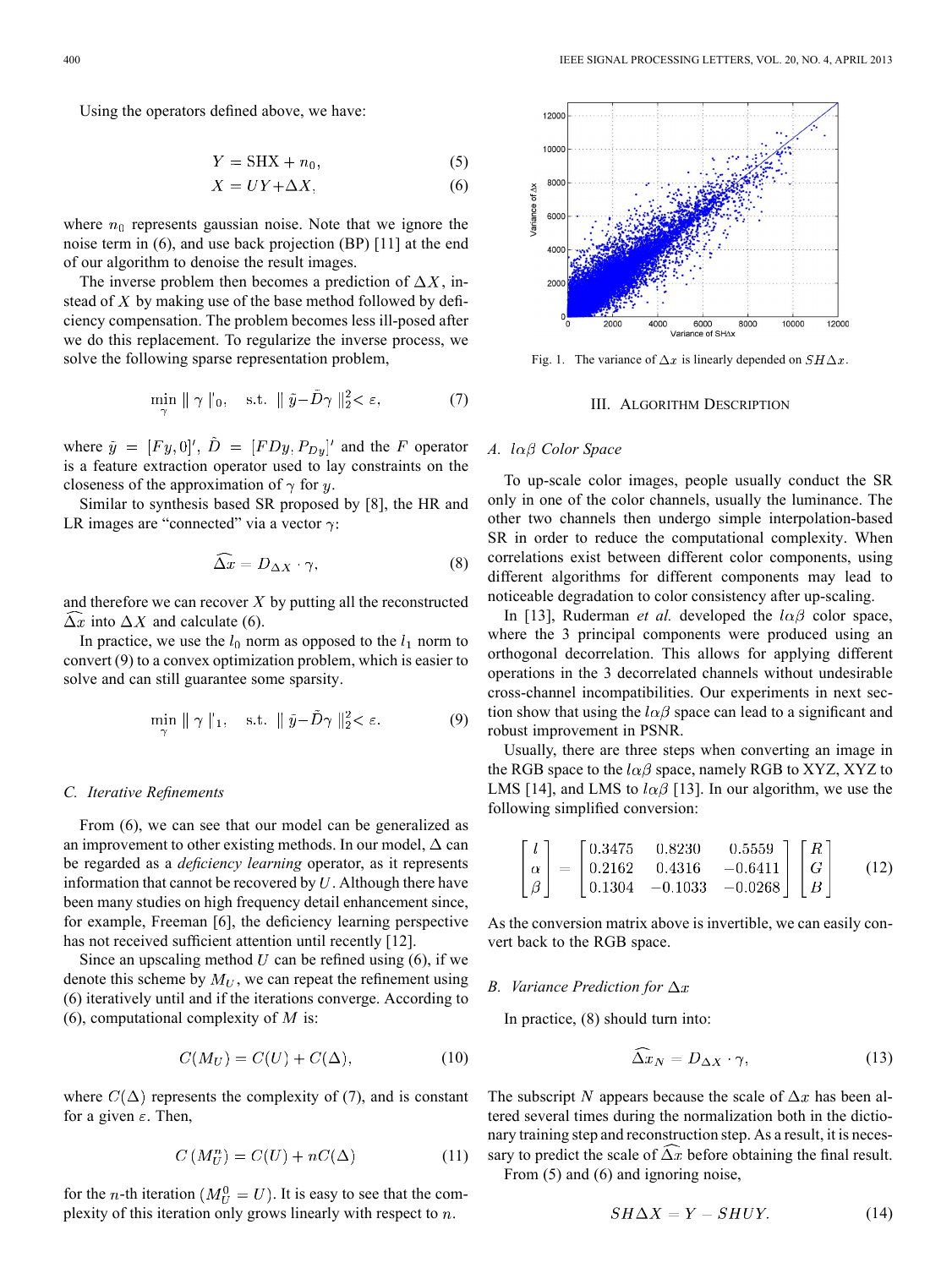

Fig. 2. Results of the "Zebra" image magnified by a factor of 2. Left to right: Glasner interpolation, SAI [1], ScSR [8], the Proposed Algorithm and GroundTruth.

Based on both intuition and experimental results (Fig. 1), we found that for a signal  $\omega$ ,  $\text{Var}(SH\omega)$  has a strong linear correlation with  $\text{Var}(\omega)$ , so that  $\Delta x$  can be predicted as the following:

$$
\widehat{\Delta x} = \beta \widehat{\Delta x}_N \frac{\sigma (Y - \text{SHUY})}{\sigma (\widehat{\Delta x}_N)},\tag{15}
$$

where  $\beta$  is the slope,  $\sigma$  represents the standard deviation and  $\sigma(\omega) = \sqrt{\text{Var}(\omega)}$ .

### *C. Neighbor Compatibility*

In [8], Yang *et al.* enhanced neighbor compatibility by incorporating information from previously reconstructed high-resolution patches to the patch that is currently being processed. This method suffers from several drawbacks. Firstly, the continuous *stitching* means that patches have to be processed one by one, making parallel computing impossible. Secondly, a previously reconstructed patch may introduce a strong enough component that "dwarfs" information obtained from other sources. In our algorithm, similar to [8], we also used four 1-D filters to extract first- and second-order derivatives:

$$
f_1 = [-1, 0, 1], f_2 = f'_1, f_3 = [1, 0, -2, 0, 1], f_4 = f'_3.
$$
\n(16)

The difference is that we also apply the above filters to lower scales, thereby incorporating multi-scale feature extraction and mitigating deficiencies introduced by single-scale features. In practice, however, too many scales may degrade too much of the importance of the original scale. So we choose two scales in experiments and also apply coefficient weighing the second scale features, so the final form of our feature would be following.

$$
Fy = \begin{bmatrix} f_y \\ \mu f_{Sy} \end{bmatrix} \tag{17}
$$

where  $f$  and  $F$  is the single- and multi-scale features extraction operator respectively, and  $\mu$  is the weight of second-scale features.

Our algorithm can be explained using the pseudo code as following:

**Require**: Input color image Y, dictionary  $D_Y$  and  $D_{\Delta X}$ using base method  $U$ 

**Ensure**: High resolution reconstruction  $\hat{X}$ 

- 1: Convert Y from *RGB* to  $l\alpha\beta$  using (12)
- 2: Find the correct scale of  $\Delta X$  using (14). Denote the result as  $P_s$ .
- 3: **for** each  $4 \times 4$  patch y of Y, taken with overlap in each direction **do**
- 4: Solve the minimization problem in (9) and find the sparse representation  $\gamma$

TABLE I AVERAGE RESULTS ON A SET OF 80 RANDOM IMAGES

| Measure(dB) | <b>Bicubic</b> | Step 1  | Step 2 |
|-------------|----------------|---------|--------|
| <b>PSNR</b> | 39.47          | 31.52   | 40.90  |
| Gain        |                | $-7.95$ | 9.38   |
| Total Gain  |                | $-7.95$ | 1.43   |
| Measure(dB) | Step 3         | Step 4  | Final  |
| PSNR.       | 41.46          | 41.71   | 43.19  |
| PSNR Gain   | 0.56           | 0.25    | 1.48   |
| Total Gain  | 1.99           | 2.24    | 3.72   |

 $1$  For fair comparison, PSNR/RMSE are measured in RGB space.

- 5: Extract patch  $p_s$  from  $P_s$  corresponding to the location of  $y$  and calculate its variance
- 6: Referring to (13), (15), recover the rescaled  $\Delta x$
- 7: Add  $\Delta x$  to  $\Delta X$ , averaging overlapped area
- 8: **end for**
- 9: Find  $\overline{X}$  using (6)
- 10: Denoising using BP

#### IV. EXPERIMENTS

In our study, we first investigated the benefit introduced by each step in our algorithm. In the experiments, the value of  $\beta$  in (15) was set to 1.

In Table I, the average gain provided by every step is presented. Step 1 is the technique of [8] (but without BP denoising), step 2 changes target from X to  $\Delta X$ , step 3 converts the color space to  $l\alpha\beta$  and finally step 4 replaces the synthesis model by the analysis model. Finally BP is applied to denoise the output from the previous steps.

In Table II we compare our results with Bicubic, SAI proposed by Zhang and Wu [1], self-based method Glasner by [4], and Yang *et al.* [8]. Examples are given in Figs. 2 and 3.

Furthermore, in Table III we show the results when the iterative refinement is applied to the Bicubic (B), SAI and  $M_B$ algorithms, without the BP denoising (therefore the results in this table were slightly different from Table II because BP was skipped).

#### V. DISCUSSION

Preliminary results reported in the previous section show that the proposed algorithm significantly outperforms other algorithms.

Due to the complexity involved in soloing the sparse representation, the current implementation of our algorithm is not yet real time. However, many optimizations of the algorithm exist, and, as discussed earlier, the proposed scheme is more parallelprocessing friendly than many other state-of-the-art algorithms.

Some limitations exist for the proposed algorithm. Firstly, the performance of scale prediction degrades when BP is used